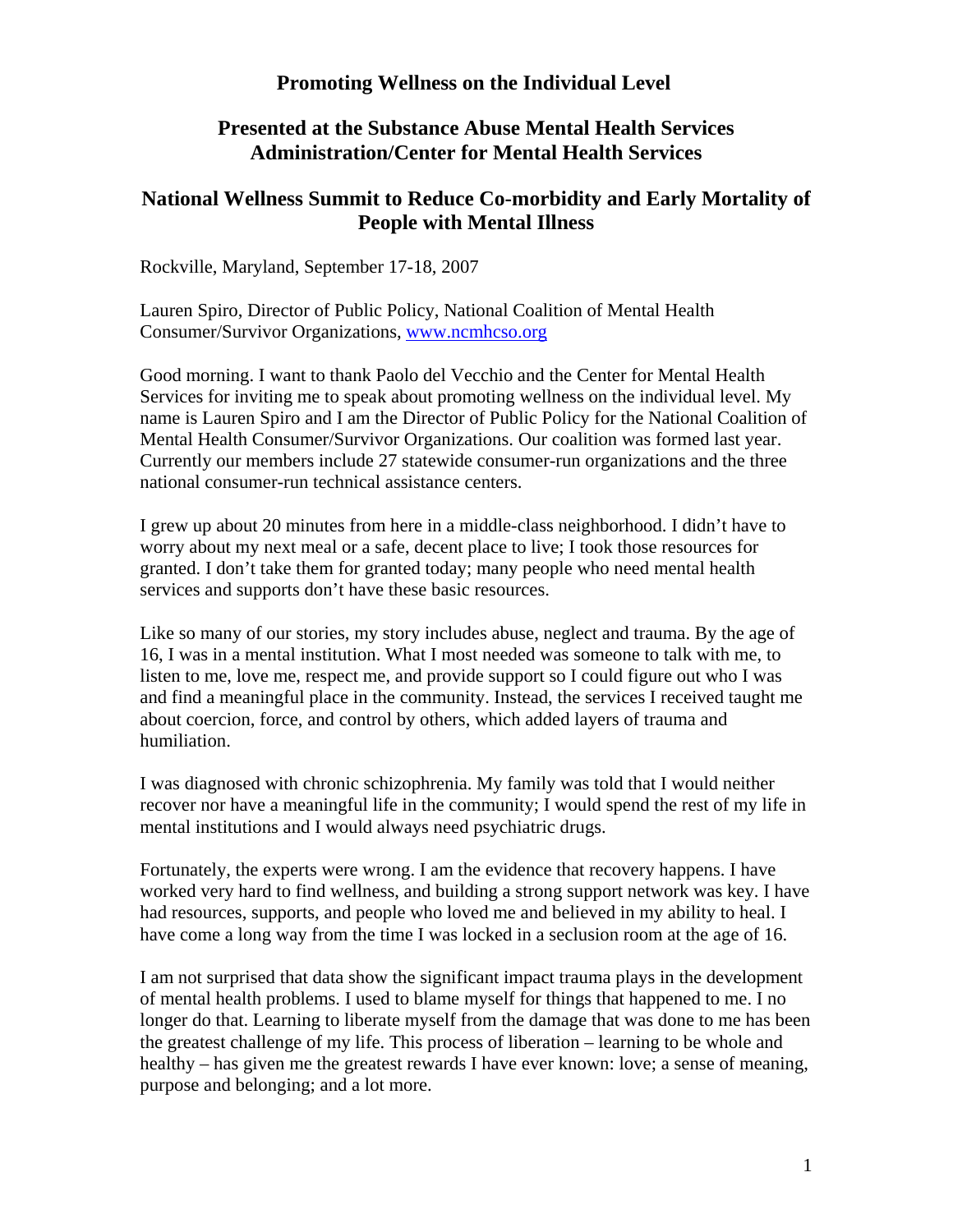Each individual's life depends on the society they live in and the services and supports that are available to them. To frame the co-morbidity and early mortality rate as simply a medical issue is not only inaccurate but an injustice to everyone. The problem of comorbidity and early mortality is an indicator of a broken system within a broken society. The coalition was formed because the survival of our brothers and sisters is being threatened by the oppressive policies, services and attitudes of the system and of society. We die young because we have no hope. We die young because our dreams have been crushed. We die young because our voice is neither heard nor understood. We die young because many of us live in poverty, and some of us live on the streets. We die young because our physical health needs are routinely ignored, often because any problems we have are attributed to our mental illnesses.

To promote my wellness, broad-based systems changes are needed. I need to be a full member of the community and given complete respect for my rights

I need to be in the center of decisions that affect my life. I need people who care for me, respect and believe in me. I need hope, a job, a home and an education. I need to be in charge of my life. I need the same opportunities for life, liberty and the pursuit of happiness that every individual should have. I need an enlightened society that understands that people recover and that every person who comes in contact with a person on their recovery journey can assist in that journey by being hopeful.

In order for my basic needs to be met, the definition of disability needs to focus not on fixing me or adjusting to my deficits but rather on providing services, supports, and treatment designed to assist me to attain or maintain independence and to promote wellness and community integration.

I need health insurance that is independent of my disability status and my employment status.

I need a transformed mental health system that is consumer-driven.

I need consumer/survivors to be proactively engaged in the following five areas: healthcare and mental health planning, policy formulation, training, service delivery, and evaluation.

I need control of my healthcare dollars through self-directed care, which allows public funding to follow the person rather than the provider. This way I can design a personal road to recovery by making decisions to the greatest extent possible with respect to service provision and spending my allotted dollars (e.g., [www.flsdc.org,](http://www.flsdc.org/) Florida Self-Directed Care). I need personal care assistants, which are also covered under a Medicaid waiver, to help with my basic needs such as getting groceries and living on a budget.

I need changes within the mental health system such as alternatives to hospitalization, peer-run crisis respite (e.g., [www.charityadvantage.com/people/RoseHouse.asp](http://www.charityadvantage.com/people/RoseHouse.asp)), and wraparound community-based services that maintain a client-directed approach.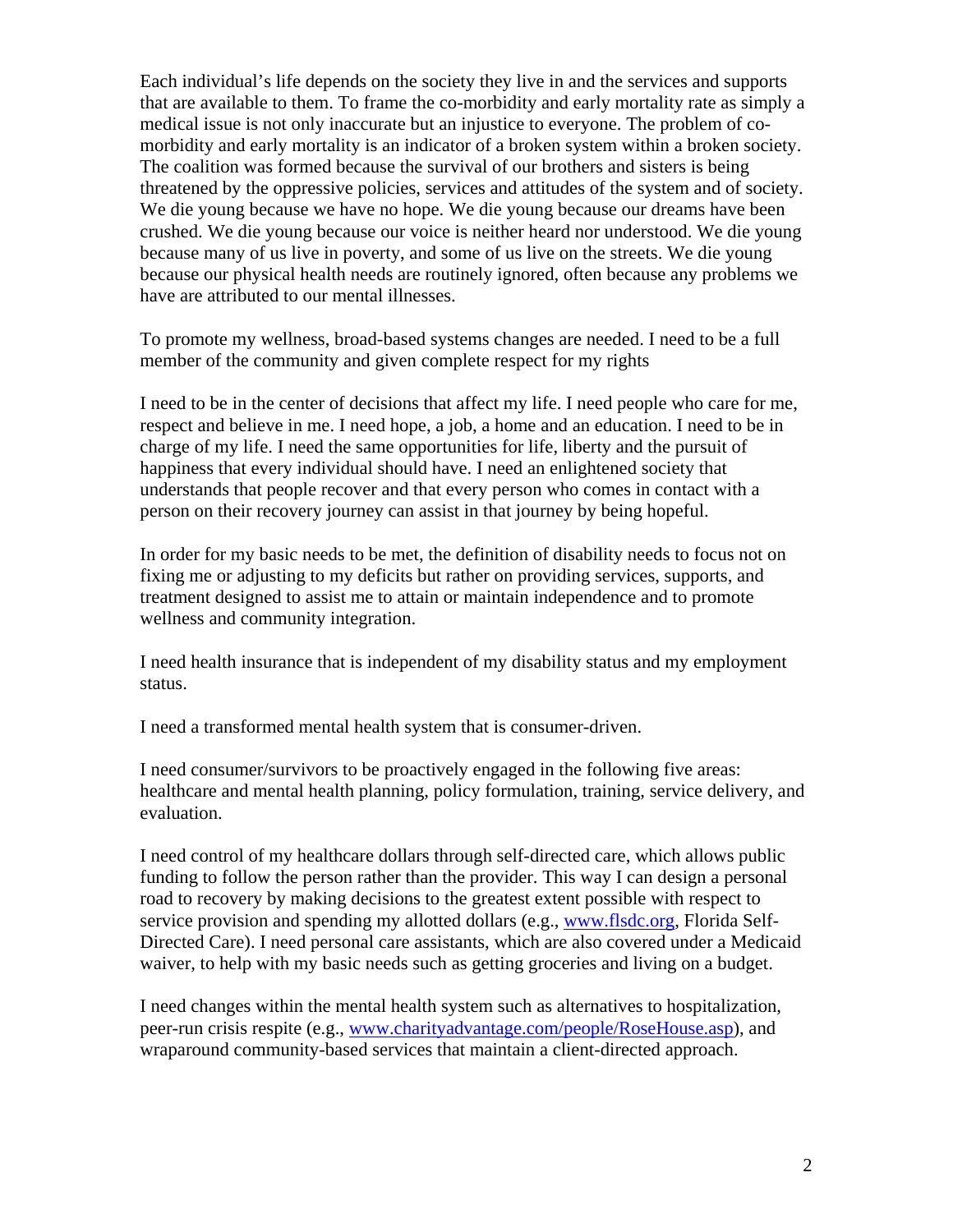I need accessible, culturally appropriate, flexible and affordable services that treat me with dignity, respect my rights, and support my self-defined needs. This range of services must include consumer-run and -operated programs, such as peer support, advocacy, selfhelp, and recovery education services (including Wellness Recovery Action Planning and crisis planning), along with consumer-driven, recovery-oriented professional services. These services and supports help me build internal and external resources and link me to a recovery community. These services need to be available in school mental health programs, programs for older adults with mental health problems, and institutions (such as correctional facilities, nursing homes, and psychiatric hospitals).

I need a safe, affordable, accessible place to live. I need to not be warehoused in institutions, including jails and nursing homes.

I need for everyone involved in my treatment and support to maintain a philosophy of hope that we can heal mind, body and spirit. I need you to believe that I am capable of living the life of my dreams.

I need service providers to understand my experience, including the complex effects of trauma and oppression, before settling too quickly on a diagnosis. A mutual understanding of these dynamics, and the impact they have had on my sense of self, will strengthen our healing relationship.

I need service providers to understand the difference between coercion and alliance and how to share power. Coercion destroys my sense of personhood and identity. Building a collaborative alliance is empowering.

I need education and access to self-initiated, non-pharmaceutical strategies to improve my physical, emotional, and spiritual wellness. These alternative approaches enhance my self-esteem and my sense of meaning, purpose and accomplishment. These approaches (such as yoga, homeopathic medication, vitamins, massage, acupuncture, etc.) need to be affordable.

I need to be in the center of medical decisions that directly impact my life. That means that I respect you, my psychiatrist, as an expert by training: you have knowledge of the scientific literature and clinical experience. And I expect you to respect me as an expert

by experience. I know how my body and my mind react in situations or with particular psychiatric medications. I need a relationship built on alliance, not on compliance. I need a collaborative relationship in which we share information and forge a partnership of equals, where we establish consensus on the problem, the goals, and the criteria for success. If I decide that the treatment is worse than the side effects, I need you to work with me to find medications and alternative healing methods that support my unique needs on my journey to wellness.

I need more opportunities for people who have been through the mental health system to train healthcare providers.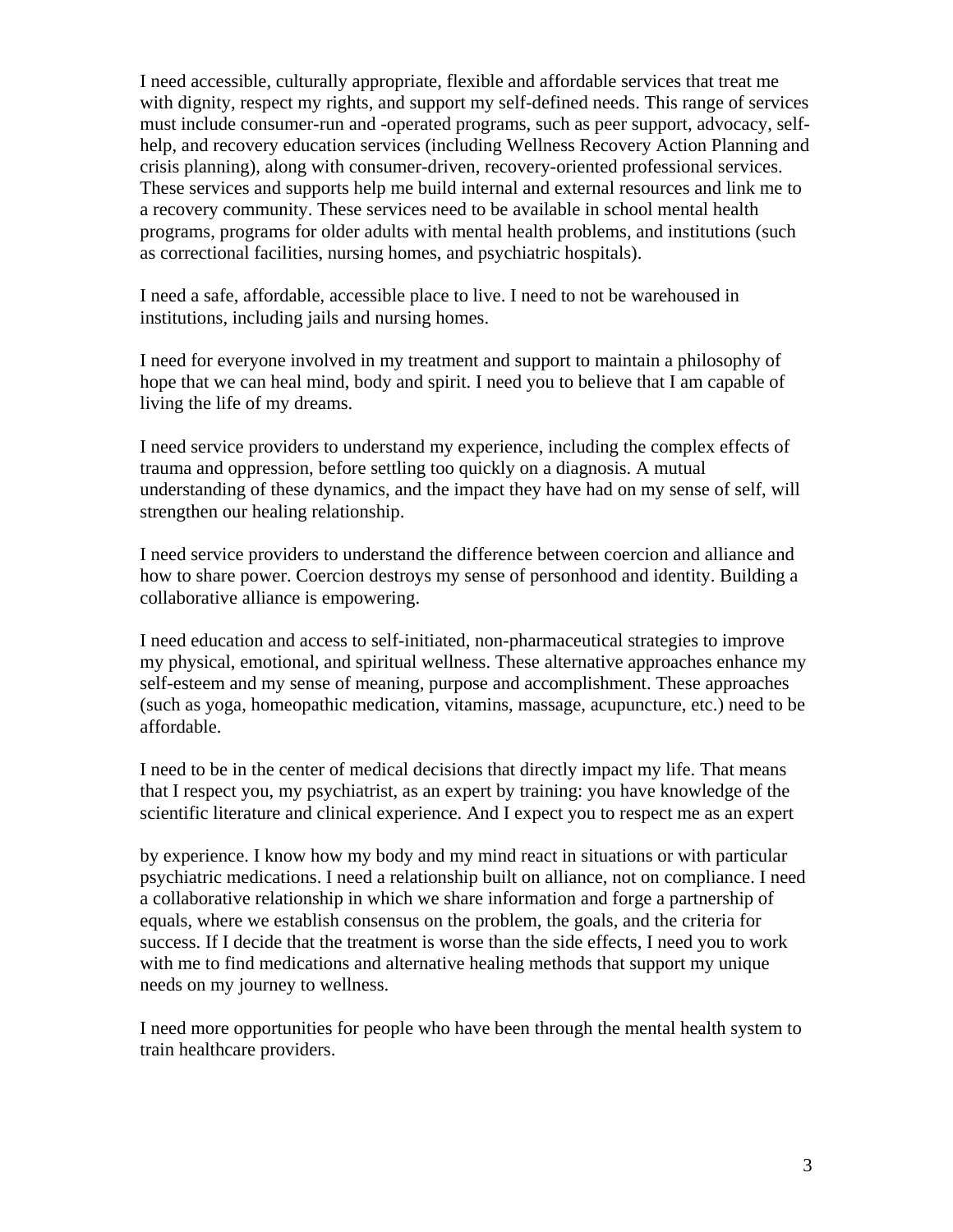I need suicide prevention services, such as consumer-run warm-lines, to enhance peer support, build social networks and reduce crisis center use and hospitalization.

I need to contribute significantly to the community. To reclaim a valued social role, I need meaningful choices that give me the freedom to be in charge of my life.

I need a seat at the table where decisions are made about my life and the lives of my peers. When I speak, I need my voice not only to be heard but to be understood.

I need full disclosure so that I can make informed decisions based on complete and accurate information, so that I understand the consequences of my choices.

I need for my psychiatric advance directive to be honored and respected so that I may determine my treatment based on my values and preferences.

I need integrated, flexible care that is coordinated between mental health and primary healthcare providers, and to have everyone involved, including hospital emergency room staff, adopt a values-based, recovery-oriented approach.

I need diversion programs and prevention programs so that my mental health problems do not become criminal justice problems. When law enforcement does get involved, I need procedures that reduce and/or eliminate re-traumatization (for example, alternative transportation methods, minimizing use of handcuffs and shackles, etc.).

I need school-based, preventive services and supports that focus on building resiliency and wellness before I develop mental health problems.

Someone said that a journey of a thousand miles begins with a single step. Forming the coalition was one step. We need more coalitions at the state and national levels.

Consumer/survivors need to be central in transforming the system. Our voice must be heard. We are the ones dying. We are the ones that have the most at stake in fixing the system.

Lastly, I think the goal of this summit should not be to reduce co-morbidity and early mortality. The goal should be to eliminate it.

Thank you for listening.

#### **References**

Deegan, P.E., Drake, R.E., (2006). Shared Decision-Making and Medication Management in the Recovery Process, Psychiatric Services, 57(11), 1636-1639.

Schauer, C., Everett, A., and del Vecchio, P. (2007). Promoting the Values and Practice of Shared Decision-Making in Mental Health Care, Psychiatric Rehabilitation Journal, 31(1), 54-61.